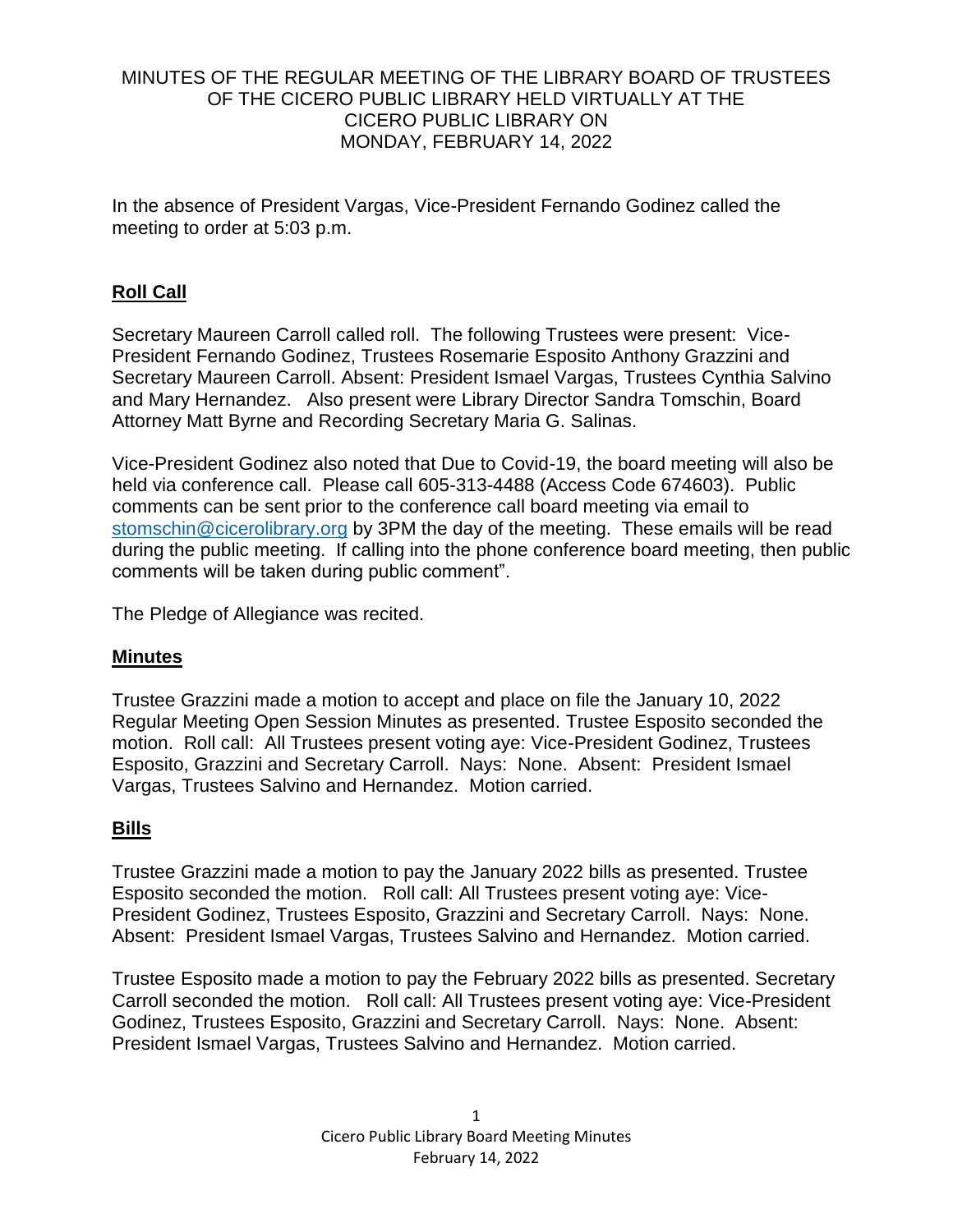# **Salaries**

Trustee Grazzini made a motion to pay the January 2022 salaries as presented. Trustee Esposito seconded the motion. Roll call: All Trustees present voting aye: Vice-President Godinez, Trustees Esposito, Grazzini and Secretary Carroll. Nays: None. Absent: President Ismael Vargas, Trustees Salvino and Hernandez. Motion carried.

# **Administrative Director's Report**

Library Director Sandra Tomschin noted that her monthly report was in their packet and asked them if they had any questions. They indicated none. The report in her packet noted the updates listed below.

## Covid-19

There were no Covid19 related issues or employees in quarantine since the last Board meeting, appearing the surge is coming to an end. The library continues to enforce indoor masking, social distancing and continuous sanitization of all areas.

## Board Meeting Date Change

On the agenda, there was a meeting date change from Monday, May 9, 2022 to Wednesday, May 11, 2022, as she will be on vacation.

### Community Development Block Grant

She will be meeting with the Town Engineer and the architect to ensure the Roof Replacement and HVAC Projects continue to move forward and finalize the grant process.

## 5-Year Strategic Plan

She will be seeking any additional feedback from the Trustees to finalize the Strategic Plan and prepare for Board approval.

#### Employee Handbook

She continued to work with attorneys Jim Ciesil and Julie Diemer on finalizing the Employee Handbook for Board review and approval.

## Illinois Public Library Annual Report (IPLAR)

She reported that they were in the process of compiling all data for the IPLAR Report, which is to be submitted by March 1, 2022.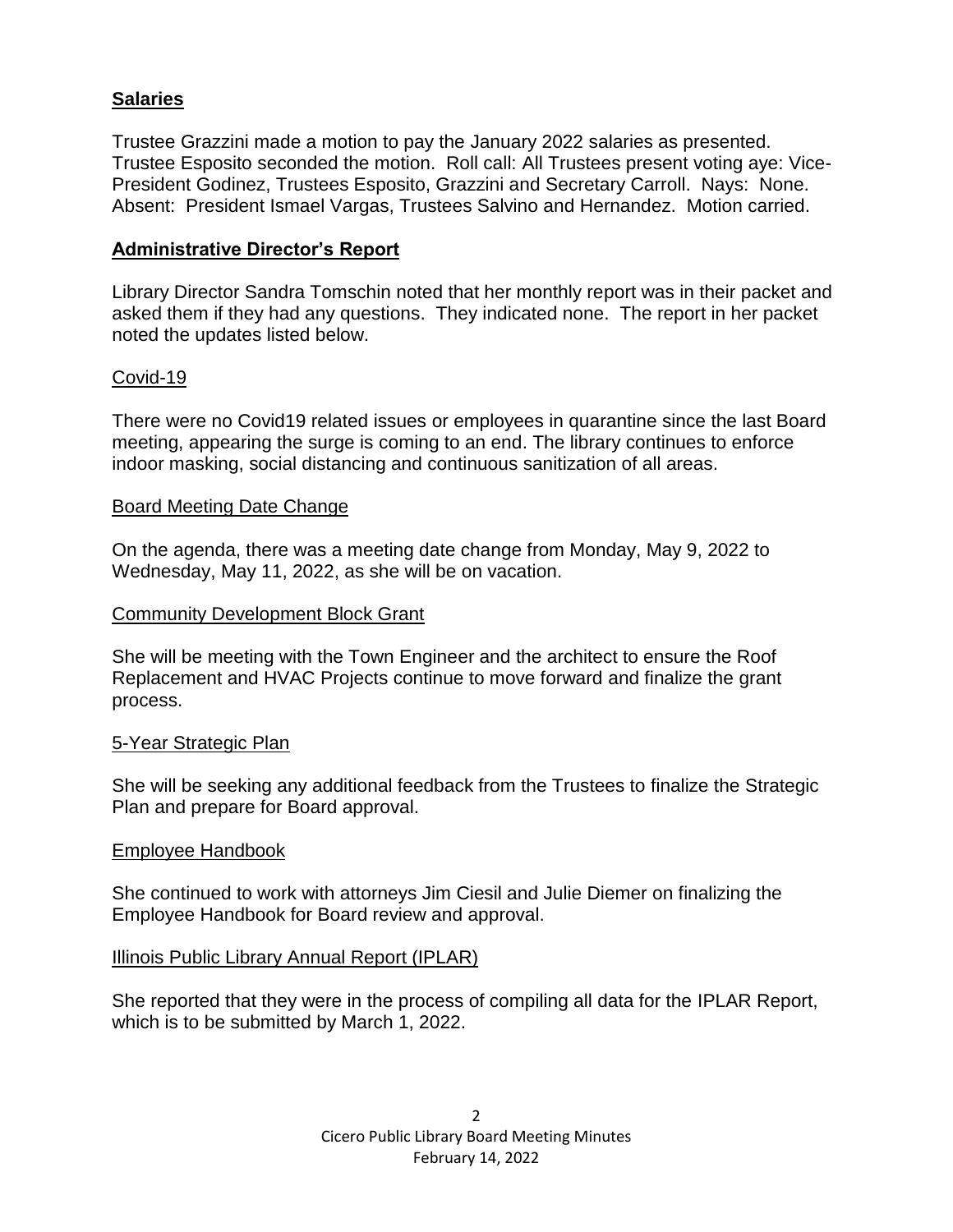# Finance

She reported that the Finance Department at the Town of Cicero was restructuring and has met the new staff. They noted that new procedures will be implemented. She continued to work with last year's budget until the budget for FY22 can be submitted for review and approval. She noted that an audit will need to be completed for both the 2020 and 2021 years. She was collaborating with the Finance Department on addressing past compliance items and awaiting guidance on auditor procurement.

Trustee Grazzini made a motion to accept the Library Director's Report as presented in their packet and place on file. Trustee Esposito seconded the motion. Roll call: All Trustees present voting aye: Vice-President Godinez, Trustees Esposito, Grazzini and Secretary Carroll. Nays: None. Absent: President Ismael Vargas, Trustees Salvino and Hernandez. Motion carried.

## **Department Reports**

Trustee Grazzini made a motion to accept the reports for the Circulation Department for the month of January 2022 as presented and place on file. Trustee Esposito seconded the motion. Roll call: All Trustees present voting aye: Vice-President Godinez, Trustees Esposito, Grazzini and Secretary Carroll. Nays: None. Absent: President Ismael Vargas, Trustees Salvino and Hernandez. Motion carried.

Trustee Grazzini made a motion to accept the reports for the Technical Services Department for the month of January 2022 as presented and place on file. Trustee Esposito seconded the motion. Roll call: All Trustees present voting aye: Vice-President Godinez, Trustees Esposito, Grazzini and Secretary Carroll. Nays: None. Absent: President Ismael Vargas, Trustees Salvino and Hernandez. Motion carried.

Trustee Esposito made a motion to accept the reports for the Reference Department for the month of January 2022 as presented and place on file. Trustee Grazzini seconded the motion. Roll call: All Trustees present voting aye: Vice-President Godinez, Trustees Esposito, Grazzini and Secretary Carroll. Nays: None. Absent: President Ismael Vargas, Trustees Salvino and Hernandez. Motion carried.

Trustee Esposito made a motion to accept the reports for the Youth Services Department for the month of January 2022 as presented and place on file. Trustee Grazzini seconded the motion. Roll call: All Trustees present voting aye: Vice-President Godinez, Trustees Esposito, Grazzini and Secretary Carroll. Nays: None. Absent: President Ismael Vargas, Trustees Salvino and Hernandez. Motion carried.

## **Correspondence**

There was none to report.